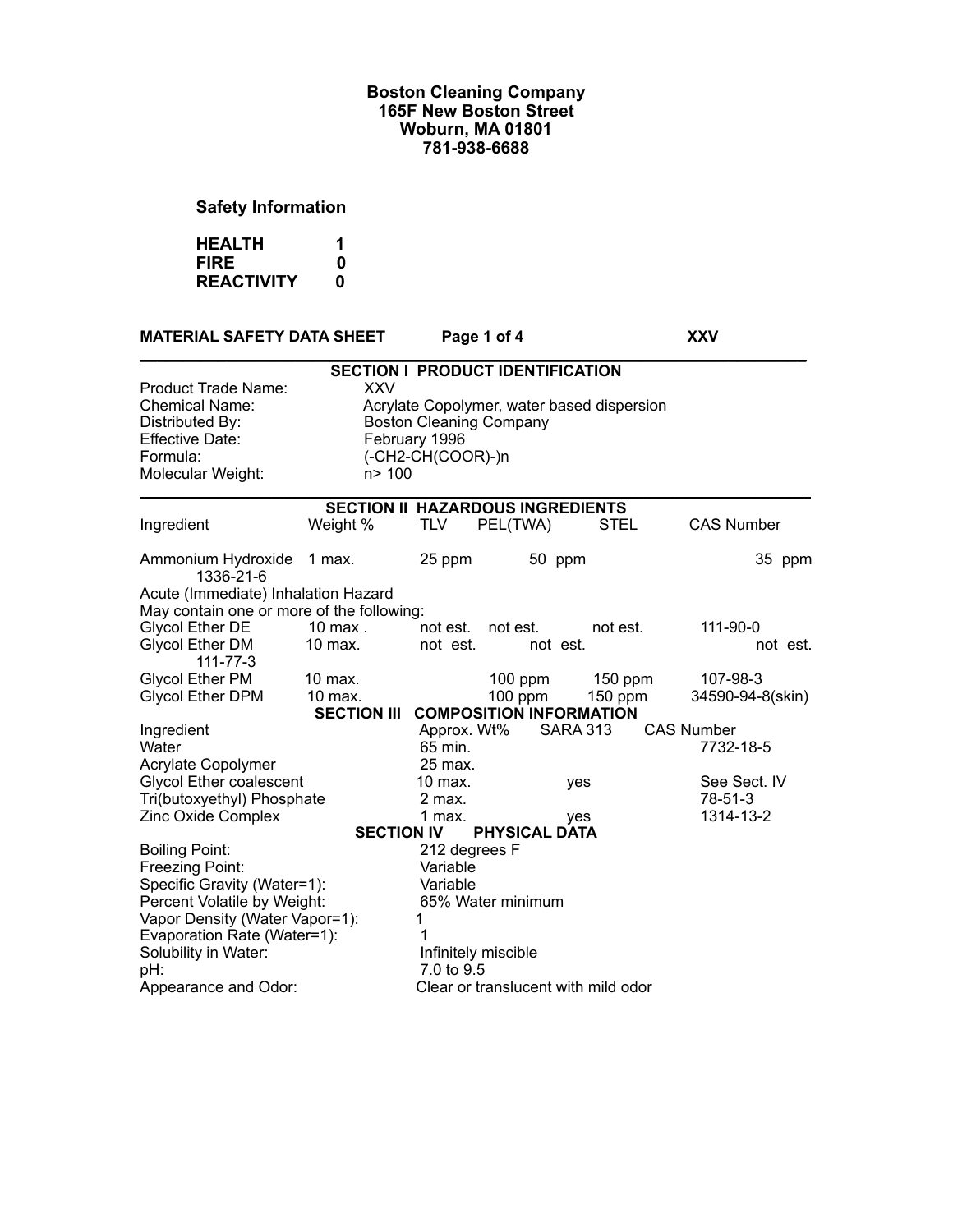#### **MATERIAL SAFETY DATA SHEET Page 2 of 4 XXV**

**SECTION V TOXICOLOGICAL PROPERTIES**

LD50: Not determined Threshold Limit Value: Effects of Acute Exposure: Ingestion: Nausea may occur<br>
Inhalation: Nausea may occur<br>
Prolonged exposure

Effects of Chronic Exposure: None determined.

Prolonged exposure may produce headaches and mucous membrane irritation. Skin Contact: Skin Contact: Direct contact may cause irritation.<br>
Eve Contact: Direct contact may cause irritation. Direct contact may cause irritation.

#### **\_\_\_\_\_\_\_\_\_\_\_\_\_\_\_\_\_\_\_\_\_\_\_\_\_\_\_\_\_\_\_\_\_\_\_\_\_\_\_\_\_\_\_\_\_\_\_\_\_\_\_\_\_\_\_\_\_\_\_\_\_\_\_\_\_\_\_\_\_\_\_\_\_\_\_\_\_ SECTION VI PREVENTIVE MEASURES**

|                                | INDUSTRIAL HYGIENE IN THE WORKPLACE                                                                                               |
|--------------------------------|-----------------------------------------------------------------------------------------------------------------------------------|
| <b>Respiratory Protection:</b> | None required in well ventilated areas. An approved organic<br>vapor full face respirator is advised for poorly ventilated areas. |
| Ventilation: Local Exhaust:    | None required.                                                                                                                    |
|                                |                                                                                                                                   |
| Mechanical (General):          | Provide adequate ventilation.                                                                                                     |
| <b>Protective Gloves:</b>      | Wear rubber gloves.                                                                                                               |
| Eye Protection:                | Wear approved safety glasses with side shields.                                                                                   |
| Other Protective Equipment:    | Wear protective work clothing.                                                                                                    |
|                                | STORAGE AND HANDLING PROCEDURES                                                                                                   |

Precautions To Be Taken In Handling And Storage: Store at 40 degrees F to 90 degrees F. This product is for Industrial Use only. Keep away from Fire and Heat (Any ignition source). Keep containers closed when not in use. Provide adequate ventilation.

Steps To Be Taken In Case Material is Released Or Spilled: Halt spill at source and contain or dike spill with inert absorbent material. Transfer liquid to containers for recovery or disposal. Shovel absorbent into drums for disposal in accordance with local, state, and federal regulations. Recommended Waste Disposal Methods: Material should not be flushed into sewer system. If this product becomes a waste, it does not meet the criteria of a hazardous waste as defined under the Resource Conservation and Recovery Act (RCRA) 40 CFR 261, since it has neither the characteristics of Subpart C nor is listed in Subpart D. After the material has been collected, dispose of in accordance with all regulations applicable to non-hazardous liquid wastes.

# **SECTION VII FIRST AID MEASURES**

EMERGENCY FIRST AID PROCEDURES:

| Ingestion:    | Induce vomiting if conscious, and call a physician.                  |
|---------------|----------------------------------------------------------------------|
| Inhalation:   | Remove to fresh air and consult physician if symptoms persist.       |
| Skin Contact: | Promptly wash with soap and water, and rinse thoroughly.             |
|               | Remove contaminated clothing and shoes.                              |
| Eye Contact:  | Promptly flush with a large amount of water for at least 15 minutes. |
|               | Contact a physician if symptoms persist.                             |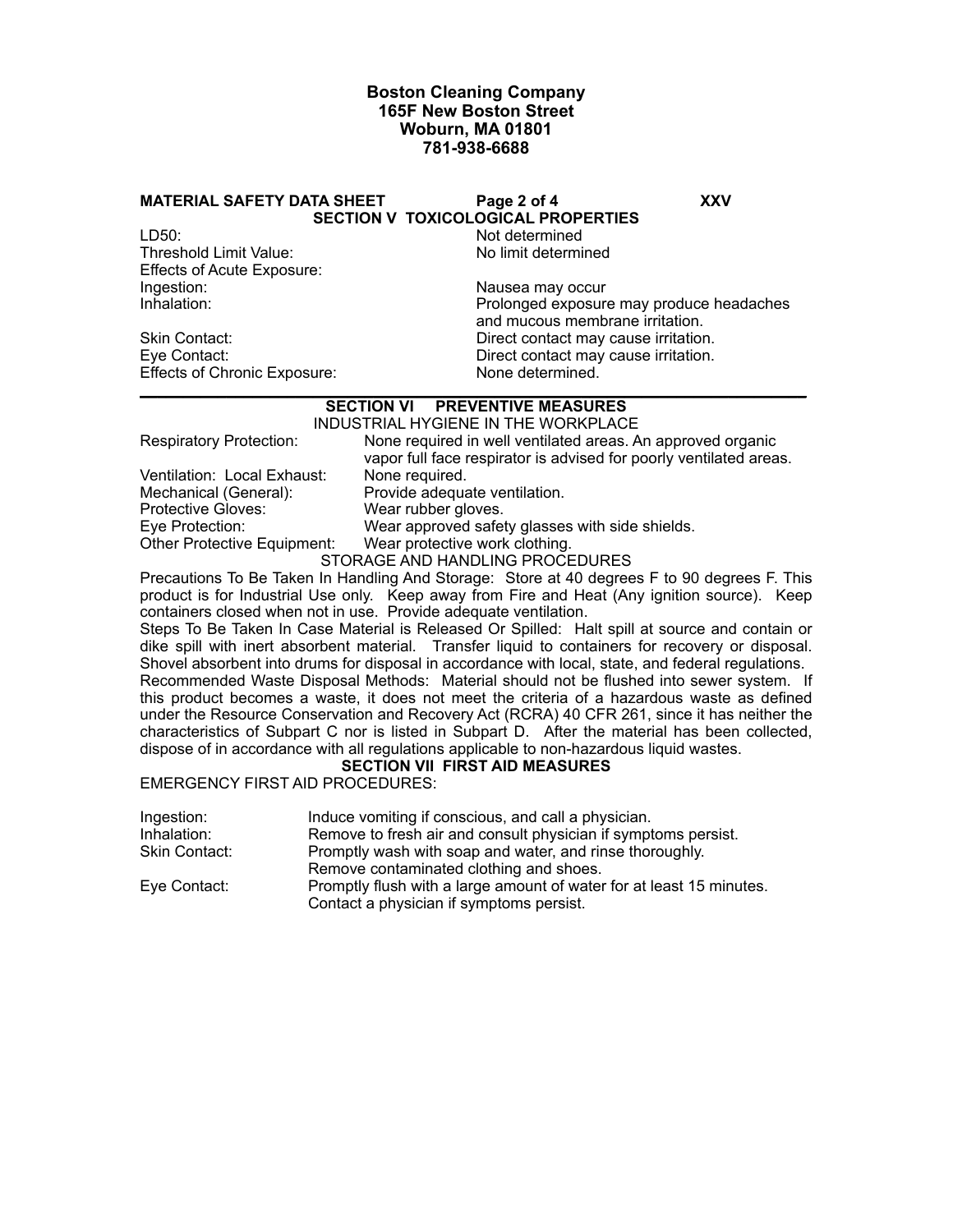# **MATERIAL SAFETY DATA SHEET Page 3 of 4 XXV**

### **SECTION VIII REGULATORY INFORMATION**

SUPERFUND AMENDMENTS AND REAUTHORIZATION ACT OF 1986 - (SARA TITLE III) Section 302 - Extremely Hazardous Substances (40 CFR 355) : This product does not contain materials listed in Appendix A or B as an Extremely Hazardous Substance.

### **SECTION VIII CONT'D REGULATORY INFORMATION**

Sections 311/312 - Material Safety Data Sheet Requirements (40 CFR 370): Materials listed in 29CFR 1910, Subpart Z are identified in Section II. None are known or suspected carcinogens listed by the National Toxicology Program, International Agency for Research on Cancer, or OSHA.

Section 313 - List of Toxic Chemicals (40 CFR 372): Listed materials contained in this product are identified in Sections II or III of this MSDS.

TOXIC SUBSTANCES CONTROL ACT (TSCA)

The chemical ingredients in this product are on the 8(B) Inventory List (40 CFR 710).

CLEAN AIR ACT AMENDMENTS OF 1990

This product does not contain, and has not contacts during manufacture, any Ozone Depleting Substances.

#### **SECTION IX FIRE AND EXPLOSION HAZARD DATA** Flash Point: Greater than 250 degrees F.

Auto ignition Temperature: Greater than 250degrees F. Extinguishing Media: CO2, Dry Chemical.<br>
Flammable Limits: Lower: Not Applicable. Flammable Limits: Lower: Upper: Not Applicable.

Unusual Fire/Explosion Hazards: None.

Special Fire fighting Procedures: Toxic gases may be released. Use self-contained breathing apparatus.

#### **SECTION X HAZARD RATING INFORMATION**

Hazard Ratings:

- 4 = Extreme HEALTH 1
- 
- 2 = Moderate 2 = Moderate 2 = Moderate 0
- $1 =$ Slight
- $0 =$  Insignificant

#### **SECTION XI REACTIVITY DATA**

**FLAMMABILITY** 

Stability: Stable<br>Conditions to Avoid: Stable Stable Stable Stable

Incompatibility: Treat as water. Hazardous Polymerization: Will not occur.

Temperatures of 212 degrees F. or over will boil water away. Hazardous Decomposition Products: Thermal decomposition on burning may produce toxic gasses.